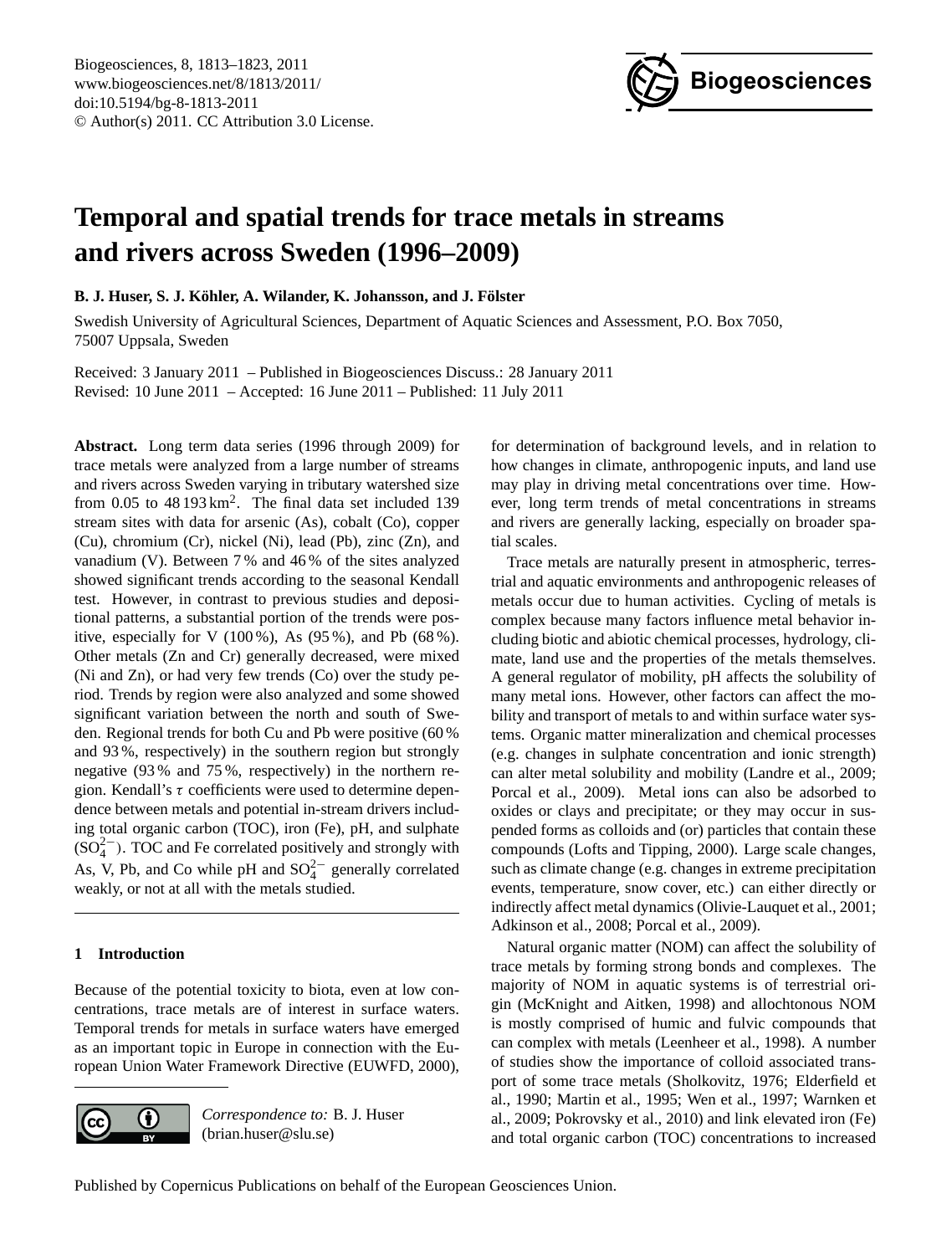transport of some trace metals (Wällstedt et al., 2010). Temporal changes in dissolved organic carbon (DOC) in surface waters have been increasing in many areas over the past three decades (Freeman et al., 2001; Worrall et al., 2004; Evans et al., 2005; Skjelkvale et al., 2005; Burns et al., 2006; Monteith et al., 2007) although the changes are not always monotone (Erlandsson et al., 2008). These changes in DOC are likely to affect trace metal concentrations and fluxes in surface waters.

The form of metal (e.g. dissolved, colloidal, or particulate) may also be an important factor when describing temporal variation of metal concentrations (e.g. copper (Cu), lead (Pb) and zinc (Zn)) in surface waters. Sherrell and Ross (1999) showed that dissolved trace metal concentrations were generally correlated to stream flow and, to a lesser extent, pH but in some cases in-stream process (pH and solution particle partitioning) were not able to explain temporal variations due to low particulate to dissolved metal ratios. Colloidal and particulate size fractions of trace metals (e.g. Fe, Cu, Zn, and Pb) have been shown to vary independently temporally (Ross and Sherrell, 1999) and metals such as vanadium (V) and arsenic (As) are generally associated with colloidal or particulate Fe fractions (Wällstedt et al., 2010). A recent study on the partitioning between filtered and particulate metals in a large number of the same Swedish running waters studied herein indicates that the median values of the form of some metals (Cu, Zn, cadmium (Cd), chromium (Cr), cobalt (Co), nickel (Ni), As, V) in the particulate fraction were all close to or less than 25 % of the total metal concentration (Köhler 2010). Higher fractions occurred for Pb (39 %), Fe (38 %), and Manganese (34 %) and there were strong indications that particulate Pb was co-transported with particulate Fe.

Atmospheric deposition of most metals has been decreasing in Europe (Azimi et al., 2005; Harmens et al., 2008) and, more specifically in Sweden (Rühling and Tyler, 2001, 2004) since the 1970s. Gradients of deposition exist across the country of Sweden, however, with a significant decreasing spatial trend towards the northern portion of the country most likely due to the prevalence of emissions from central Europe and from main population centers within Sweden mainly located in the lower third of the country (Rühling and Tyler, 1971).

Very few detailed studies exist for long term  $($  > 5 years) metal trends in streams or rivers of varying scale and the ones that do exist primarily include monitoring sites affected by point sources. This study presents a first look at long term trends for trace metal concentrations in streams and rivers across Sweden from 1996 through 2009. The results are compared with other in-stream parameters that may affect the transport of metals in streams to determine if in-stream chemical interactions can be linked to any of the trends detected for metal concentrations, both for the country as a whole, and spatially by region.

### **2 Materials and methods**

## **2.1 General description**

The streams included in this study are situated throughout Sweden (Fig. 1) and the data time series ranged from 1996 through 2009. All data were gathered from the Department of Aquatic Sciences and Assessment at the Swedish University of Agricultural Sciences [\(http://www.](http://www.slu.se/vatten-miljo) [slu.se/vatten-miljo\)](http://www.slu.se/vatten-miljo). All metals were analyzed using ICP-MS and the same analytical methods, all accredited by the Swedish Board for Accreditation and Conformity Assessment (SWEDAC), were used during the time period of the study (1996–2009). Details on methods, detection limits, quality control and other information can be found at the website referenced above. Data analyzed include total concentrations of trace metals arsenic As, Cu, Co, Cr, Ni, Pb, Zn, and V. Other parameters analyzed included Fe, pH, sulphate (SO<sub>4</sub><sup>2</sup>), and TOC. Only monitoring sites that were not directly influenced by point sources (e.g. wastewater treatment plants, mining facilities, industrial plants, etc.) were included in the analysis. This initial group of monitoring sites totaled 351 streams that were included in a study to estimate potential background loading of metals in Sweden (Herbert, 2009). From these sites, streams that had a minimum of 8 years of data (with sampling occurring monthly) were selected and included in the final group, resulting in a final data set including 139 streams (Fig. 1). Collection of metals data varied within these streams so the total number of streams included for analysis of each metal varied (Table 1). To further analyze data spatially, the country was divided into two regions based on the "*limes norrlandicus*" ecotone which divides Sweden into a southern nemoral and boreo-nemoral zone and a northern boreal and alpine zone. Climate also varies between the regions with the major difference, outside of ecosystem type, being the southern region is warmer than the north. Thus, the *limes norrlandicus* represents the approximate boundary separating areas where flow is low during winter with pronounced snowmelt in spring (the north) and flow is more or less continuous during the year with little to no accumulation of snow during winter (south). Regional areas, watershed size, and land use are summarized in Table 2.

#### **2.2 Data handling and statistics**

Outliers were considered in the analysis (on an individual stream basis) and data were excluded if the measurement was at least two times higher than any other measurement in the data set and the filtered versus unfiltered absorbance (at 420 nm) for the sample did not indicate elevated particulates, meaning the sample was likely contaminated. Less than detection limit values were treated by dividing the detection limit by two. The number of values that were lower than the detection limit in the chemistry data set was low (between 0 % and 2.3 %) for all parameters included in this study.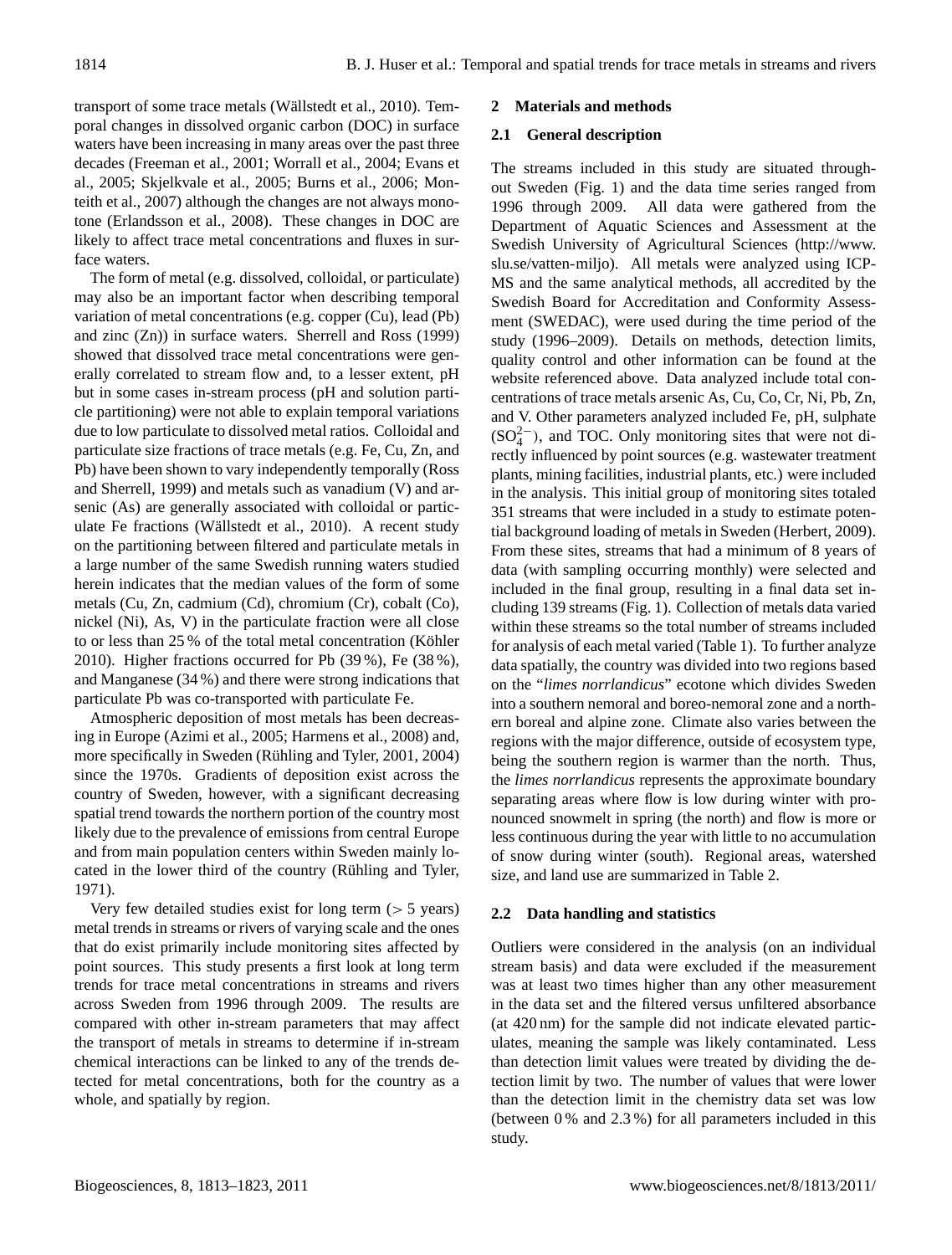

**Fig. 1.** All stream monitoring locations included in this study with the *limes norrlandicus* boundary separating the southern and northern regions.

Monthly data were available for all study sites; however, some stations had multiple data points available during some months, generally during the spring to autumn period. To reduce any bias from these periods, a monthly center analysis was conducted. Using this method, only data from one monitoring event, occurring closest to the middle of each month, was used in the analysis. Mean or median values for months with multiple sampling events were not used because this could influence the variance (Helsel and Hirsch, 1992).

Trends for time series data were determined by the Theil (Sen's) slope (Helsel and Hirsch, 1992). Statistical significance ( $p < 0.05$ ) of the trends was tested (both by site and by region) using the Seasonal Kendall test with Covariance Inversion (Loftis et al., 1991). These non-parametric methods were used because the data were not normally distributed and generally showed strong seasonal variation, introducing au-

**Table 1.** List of variables and associated medians with 10th and 90th percentiles (Pctls) by region.

|                                    |              | North  |              | South  |              |  |
|------------------------------------|--------------|--------|--------------|--------|--------------|--|
| Variable                           | <b>Sites</b> | Median | 10, 90 Pctls | Median | 10, 90 Pctls |  |
| As $(\mu g L^{-1})$                | 72           | 0.18   | 0.06, 0.59   | 0.41   | 0.25, 0.70   |  |
| $Co$ ( $\mu g L^{-1}$ )            | 70           | 0.057  | 0.021, 0.23  | 0.24   | 0.064, 0.65  |  |
| $Cr$ (µg $L^{-1}$ )                | 73           | 0.18   | 0.08, 0.49   | 0.51   | 0.27, 1.1    |  |
| $Cu$ (µg $L^{-1}$ )                | 90           | 0.51   | 0.20, 1.0    | 1.2    | 0.37, 2.7    |  |
| Ni $(\mu g L^{-1})$                | 70           | 0.36   | 0.14, 0.95   | 0.79   | 0.42, 1.9    |  |
| Pb $(\mu g L^{-1})$                | 83           | 0.13   | 0.03, 0.44   | 0.44   | 0.15, 1.1    |  |
| $V (\mu g L^{-1})$                 | 71           | 0.14   | 0.04.0.48    | 0.59   | 0.29, 1.2    |  |
| $\text{Zn}$ (µg $\text{L}^{-1}$ )  | 88           | 1.8    | 0.60, 5.0    | 4.5    | 1.9, 10      |  |
| Fe $(\mu g L^{-1})$                | 106          | 320    | 66, 1440     | 550    | 125, 1700    |  |
| pH                                 | 119          | 6.76   | 5.12, 7.21   | 6.93   | 4.80, 7.84   |  |
| $SO_4^{2-}$ (meq L <sup>-1</sup> ) | 121          | 0.046  | 0.025, 0.10  | 0.19   | 0.073, 0.58  |  |
| TOC $(mgL^{-1})$                   | 119          | 6.5    | 2.4, 14.8    | 11.1   | 5.5, 18.6    |  |

**Table 2.** Watershed area distribution (number of sites) and land use (%) for study sites by region in Sweden.

| Category                    | North  | South  |  |  |  |
|-----------------------------|--------|--------|--|--|--|
| Agricultural                | 1.2.   | 15.5   |  |  |  |
| <b>Forest</b>               | 53.4   | 55.3   |  |  |  |
| Open Field                  | 13.0   | 0.8    |  |  |  |
| Water                       | 22.1   | 21.7   |  |  |  |
| Urban                       | 0.3    | 1.2.   |  |  |  |
| Other                       | 10.0   | 5.5    |  |  |  |
| Total Area $(km^2)$         | 287138 | 159855 |  |  |  |
| Watershed Area Distribution |        |        |  |  |  |
| $(0-5 \text{ km}^2)$        | 9      | 10     |  |  |  |
| $(5-25 \text{ km}^2)$       | 14     | 11     |  |  |  |
| $(25-250 \,\mathrm{km^2})$  | 24     | 19     |  |  |  |
| $(>250 \,\rm km^2)$         | 28     | 24     |  |  |  |
| <b>Total Sites</b>          | 75     | 64     |  |  |  |

tocorrelation. By using the seasonal Kendall test, within season variability is taken into account so that only inter-annual variations within the data are assessed. These types of tests are also robust for extreme values and outliers. Individual Theil slopes were analyzed between regions for statistically significant differences using the Wilcoxon test ( $p \le 0.01$ ).

Kendall's  $\tau$  coefficient was used to determine relationships between general chemical stream parameters (TOC, pH,  $SO_4^{2-}$ , and Fe) and trace metal concentrations. Kendall's  $\tau$  is a non-parametric rank test that determines whether the analyzed parameters move in the same direction (concordant) or move in opposite directions (discordant). The coefficient score ranges from  $-1$  to 1 with values of 1 or  $-1$  meaning that all paired values are concordant or discordant, respectively. Statistical significance was determined at a level of  $p \le 0.001$ .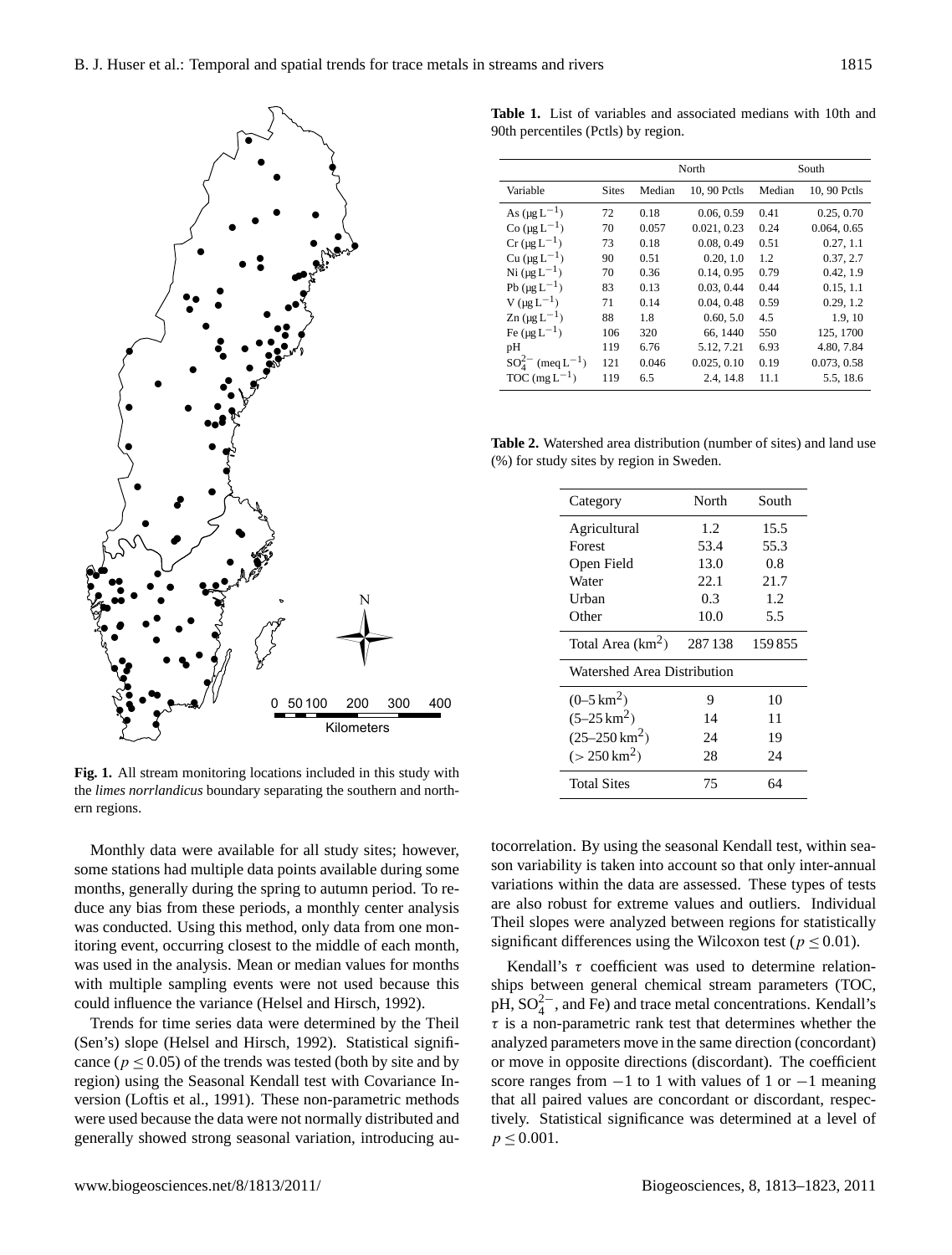**Table 3.** Number of sites with statistically significant ( $p < 0.05$ ) negative or positive Theil slope trends or no significant trend detected.

|            |          | North          |          |          | South    |          |
|------------|----------|----------------|----------|----------|----------|----------|
| Variable   | Negative | Positive       | No Trend | Negative | Positive | No Trend |
| As         |          | 9              | 27       | $\theta$ | 11       | 24       |
| Co         |          | 3              | 34       |          |          | 31       |
| Cr         |          | 3              | 28       | 6        |          | 31       |
| Cu         | 13       |                | 32       | 6        | 9        | 29       |
| Ni         | 6        | 5              | 23       | 5        | 3        | 28       |
| Pb         | 6        | 2              | 32       |          | 13       | 29       |
| V          |          | 15             | 22       |          | 18       | 16       |
| Zn         |          | $\overline{c}$ | 35       | 5        | 4        | 35       |
| Fe         |          | 19             | 35       |          | 23       | 27       |
| pH         |          | 12             | 54       | 0        | 13       | 39       |
| $SO_4^2$   | 40       |                | 27       | 44       | 0        | 9        |
| <b>TOC</b> |          | 14             | 52       | $\Omega$ | 22       | 30       |

## **3 Results**

Median values and 10th and 90th percentiles for study parameters are shown in Table 1 and values were lower for all parameters when comparing northern to southern Sweden. Trace metal and potential in-stream chemical driver concentrations showed either positive, negative, or a mixture of trends across the country (Table 3). Examples of monthly data from 1996–2009 for some significantly trending sites are shown for Pb, Cu, and TOC (Fig. 2a, b, c). While temporal trends showed patterns across the country as a whole, examination of trends spatially (by region) revealed both similar and diverging patterns, depending on the trace metal.

#### **3.1 Positive trending trace metals**

Both V and As had the most positive trends (all significantly trending sites were positive except for one As site) of the trace metals analyzed (Table 3, Fig. 3) and mean trends for each region followed this pattern as well (Table 4). Within region trends were significant for each metal within the northern region ( $p = 0.002$  and 0.004, respectively) but not in the southern region. One of the sites for V in the southern region (Nossan Sal) heavily influenced the trend analysis with a median value near the 90th percentile. However, this site did not have data for the final two years of the study period, essentially elevating the regional trend except in the final two years (2008–2009). If this site was removed, the regional analysis was significant ( $p = 0.02$ ). Two sites with low As median concentrations (0.28 and 0.29 µg L<sup>-1</sup>) near the 10th percentile, also in the southern region, did not have monitoring data until the beginning of 1998 and 2000, basically lowering the overall regional trend in later years. Without these two sites, the regional trend for As was also positive  $(p = 0.03)$ . Comparison of trends between regions using the Wilcoxon test were not significant for trend slopes in percentage per year (% yr−<sup>1</sup> ) but the test for slope in concentration



**Fig. 2.** Selected monitoring locations showing long-term raw-data series for Pb, Cu, and TOC. P values indicating trend significance are shown under the name of each site.

per year (conc. yr<sup>-1</sup>) for V did show a significant difference  $(P = 0.0001)$ . However, this difference was due to the large difference in concentration between the sites in the northern and southern regions, not a difference in trend direction.

### **3.2 Mixed positive and negative trending metals**

While Theil slope trends for Pb were predominantly positive on a country-wide basis, there was a diverging trend between regions (Table 3, Fig. 3). Mean trend change in %  $yr^{-1}$ was −2.4 in the northern portion of the country while the southern portion showed a mean positive trend of 4.5 %  $yr^{-1}$ . Mean trends in concentration showed the same directional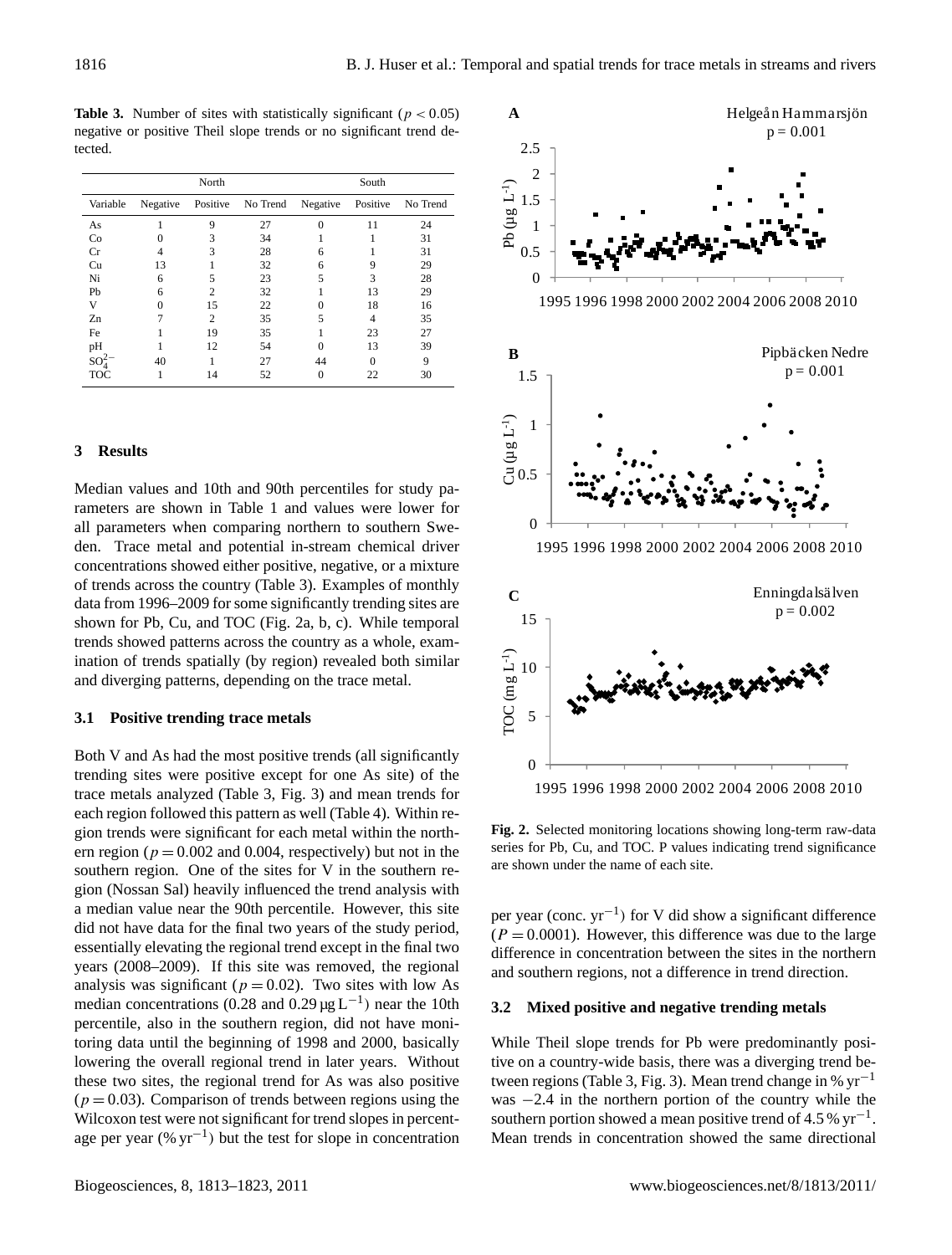

**Fig. 3.** Metal trends indicated by shaded (negative) or crossed, open (positive) circles. The size of the circle represents the magnitude of the trend slope in %  $yr^{-1}$ .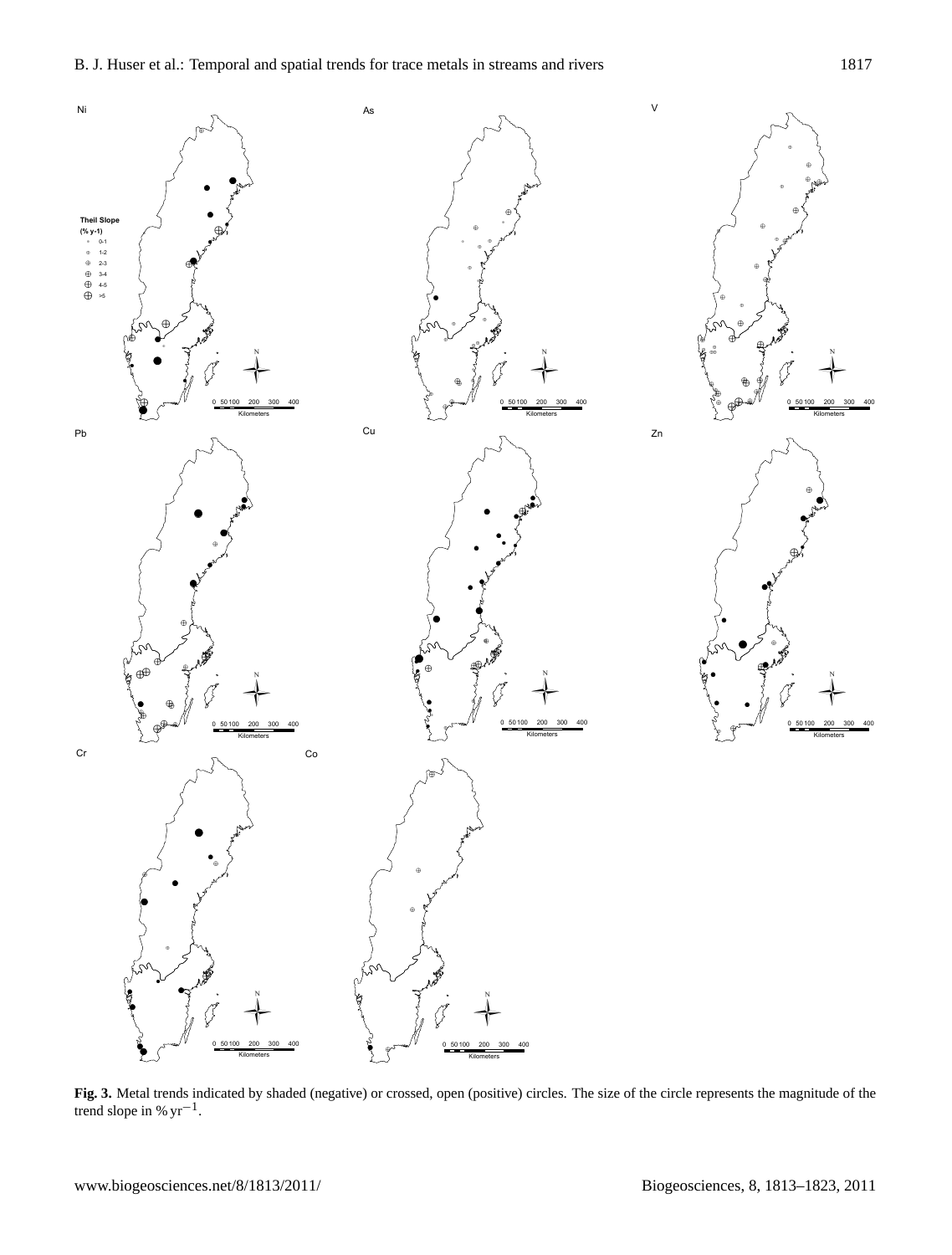| Variable                           | North                   |                     | South                  |                      |  |
|------------------------------------|-------------------------|---------------------|------------------------|----------------------|--|
|                                    | Unit $yr^{-1}$          | % $yr^{-1}$         | Unit $yr^{-1}$         | % $yr^{-1}$          |  |
| As $(\mu g L^{-1})$                | $0.010 \ (\pm 0.018)$   | $1.4 \ (\pm 0.96)$  | $0.007 \ (\pm 0.003)$  | $1.7 (\pm 0.77)$     |  |
| Co $(\mu g L^{-1})$                | $0.004 \ (\pm 0.002)$   | $2.8 (\pm 0.34)$    | $0.001 \ (\pm 0.013)$  | $0.16 (\pm 4.0)$     |  |
| $Cr (\mu g L^{-1})$                | $0.004 \ (\pm 0.011)$   | $-1.5 (\pm 3.5)$    | $-0.009 \ (\pm 0.032)$ | $-2.1 (\pm 3.1)$     |  |
| Cu $(\mu g L^{-1})$                | $-0.013 \ (\pm 0.013)$  | $-2.3 (\pm 2.1)$    | $0.026 \ (\pm 0.062)$  | $0.59 \ (\pm 3.3)$   |  |
| Ni $(\mu g L^{-1})$                | $0.003 \ (\pm 0.016)$   | $0.42 \ (\pm 4.8)$  | $-0.018 \ (\pm 0.061)$ | $-1.6 (\pm 5.0)$     |  |
| Pb $(\mu g L^{-1})$                | $-0.0004 \ (\pm 0.008)$ | $-2.4 \ (\pm 3.5)$  | $0.023 \ (\pm 0.024)$  | 4.5 $(\pm 4.2)$      |  |
| $V(\mu g L^{-1})$                  | $0.006 \ (\pm 0.006)$   | $2.2 \ (\pm 0.65)$  | $0.020 \ (\pm 0.012)$  | 3.1 $(\pm 1.3)$      |  |
| $\text{Zn}$ (µg L <sup>-1</sup> )  | $-0.054 \ (\pm 0.168)$  | $-0.50 \ (\pm 4.4)$ | $-0.027 \ (\pm 0.172)$ | $-0.099 \ (\pm 3.1)$ |  |
| Fe $(\mu g L^{-1})$                | $-2.73 \ (\pm 118.02)$  | $1.6 (\pm 8.7)$     | $12.9 \ (\pm 46.00)$   | 2.4 $(\pm 4.7)$      |  |
| pH                                 | $0.013 \ (\pm 0.011)$   | $0.21 (\pm 0.20)$   | $0.015 \ (\pm 0.007)$  | $0.25 \ (\pm 0.14)$  |  |
| $SO_4^{2-}$ (meq L <sup>-1</sup> ) | $-0.001 \ (\pm 0.002)$  | $-2.7 (\pm 2.0)$    | $-0.008 \ (\pm 0.005)$ | $-4.3 (\pm 1.4)$     |  |
| TOC $(mgL^{-1})$                   | $0.223 \ (\pm 0.230)$   | $3.0 (\pm 2.2)$     | $0.249 \ (\pm 0.130)$  | 2.1 ( $\pm$ 0.73)    |  |

**Table 4.** Mean of statistically significant ( $p \le 0.05$ ) Theil slope values and standard deviations (in parentheses) by concentration and percentage change per year for each variable.

trends (Table 4). Regional trends were not significant but there was a significant difference between regions both by concentration and percentage change per year ( $p = 0.005$ ) and  $p = 0.003$ , respectively).

Although temporal trends across the country were predominantly negative, Cu is another metal that had divergent regional trends. Mean percentage trends were negative in the north  $(-2.3\% \text{ yr}^{-1})$  and positive in south  $(0.59\% \text{ yr}^{-1})$ of Sweden (Table 4). Neither region showed an overall significant trend but comparisons between regions for trends in concentration and percentage change were both significant  $(p=0.01$  and  $p=0.0017$ , respectively).

Mean trend slopes for both Zn and Cr were negative in the north  $(-0.5\% \text{ yr}^{-1}$  and  $-1.5\% \text{ yr}^{-1}$ , respectively) and the south  $(-0.099\% \text{ yr}^{-1}$  and  $-2.1\% \text{ yr}^{-1}$ , respectively) of Sweden (Table 4). Regional seasonal Kendall tests for Cr showed statistically significant negative trends in both the north ( $p = 0.05$ ) and south ( $p = 0.04$ ) and the comparison between regions showed no statistical difference in trends for concentration or percentage change. However, regional tests for Zn initially showed statistically significant positive trends in both the north and south even though the average trend slopes were negative for each region. The reason for this is that single sites in both the northern and southern regions substantially affected the regional trend analyses. Sävjaån Kuggebro, one of the positive trending sites in the south, had a median  $(8.0 \,\mu g \,L^{-1})$  near at the 90th percentile and generally had values substantially higher than other sites in the southern region. Annual median values for Ume alv Stornorrfors (a positive tending site in the north) were near the 10 percentile from 1996 to 2000 (1.4 to  $2.8 \,\mu g L^{-1}$ ) but increased to greater than the 90th percentile by 2009  $(7.8 \mu g L^{-1})$ . Thus, both of these sites positively skewed

the regional analyses even though the majority of statistically significant trending sites were negative. Without these sites, regional trends for both northern and southern Sweden were negative and statistically significant ( $p = 0.0006$ ) and  $p = 0.004$ , respectively). No significant differences were found when comparing Zn trends between regions, both with and without the two sites listed above included in the analysis.

Ni showed opposite mean regional trends compared to Cu and Pb, with a positive mean percentage trend (0.42 % yr−<sup>1</sup> ) in the north and a negative mean percentage trend  $(-1.6\% \text{ yr}^{-1})$  in the south (Table 4). However, there were more statistically significant negative (6) than positive (5) sites in northern Sweden. The regional test also showed a statistically significant negative trend in the north ( $p = 0.02$ ). No significant regional trend was detected in the south. Comparison between regions for concentration and percentage trends showed no statistical difference for either trend slope measure.

### **3.3 Low number trending sites**

Co showed overall positive trends but the total number of statistically significant sites was low, with only 3 sites in the northern area and 2 sites in the southern area. Because of the low number of significant sites, regional tests although positive, are not included.

## **3.4 General water chemistry trends**

Trends for the potential water chemistry drivers were either predominantly positive (TOC, Fe, pH) or negative  $(SO_4^{2-})$ showing similar trends in both regions of the country (Table 3). TOC and pH mean increases were  $3.0\% \text{ yr}^{-1}$  and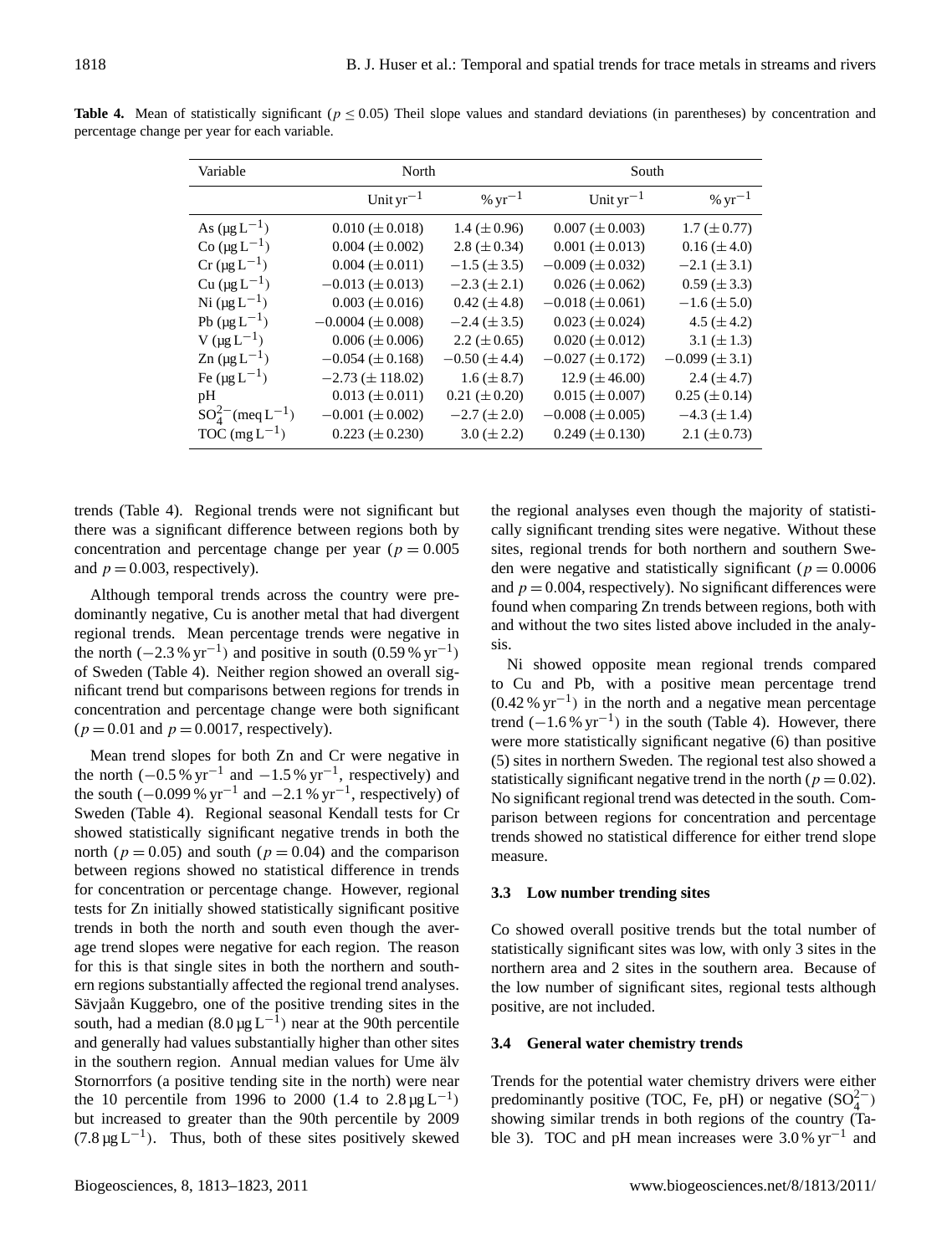0.21 %  $yr^{-1}$  in the north and 2.1 %  $yr^{-1}$  and 0.25 %  $yr^{-1}$  in the south, respectively. Mean percentage trends for Fe were both positive at 1.6%  $yr^{-1}$  in the north and 2.4%  $yr^{-1}$  in the south.  $SO_4^{2-}$  trends were negative in northern and southern areas ( $-2.7\% \text{ yr}^{-1}$  and  $-4.3\% \text{ yr}^{-1}$ , respectively) and were significant on a regional basis. Both pH and Fe showed no significant difference between regions for either concentration or percentage trends. TOC trends showed no significant difference between regions while  $SO_4^{2-}$  trends between regions resulted in significant differences for both concentration and percentage trends ( $P < 0.0001$  for both).

# **3.5 Correlations between potential drivers and trace metals concentrations**

To assess relationships between in-stream chemical parameters and trace metals analyzed in this study, the nonparametric Kendall's  $\tau$  coefficient test was used (Table 5). Most coefficients were low (i.e.  $< 0.4$ ) however some interdependence was shown. Pb, As, and V were concordantly related with TOC both in the northern and southern regions of Sweden. Surprisingly, Cu was not well correlated with TOC and the relationship was either not significant (south) or showed a weak relationship (north). Cr showed a somewhat weak relationship with TOC in the north and a very weak relationship in the south of Sweden. Pb, Zn, As, V and Cr showed strong relationships with Fe concentration with both Pb and V showing this trend in northern and southern Sweden. Pb and Cr correlated (discordantly) well with pH in northern Sweden and this trend was similar, although weaker, in southern Sweden. Zn also showed weak, discordant relationships with pH in both regions. Most metals did not show a strong relationship with  $SO_4^{2-}$ .

## **4 Discussion**

This study presents a first look at long term trends in trace metal concentrations in streams across the country of Sweden. The results show a clear, spatial gradient for all stream parameters with higher levels being detected in the south of Sweden. Temporal trends in trace metal stream concentrations showed both consistent and variable trends over the study period (1996–2009).

Although data on long term tends for trace metals in streams are very limited, it would be expected that metals with a high affinity for organic matter or suspended organometallic colloids (e.g. V, As, Cu, Pb, Cr) would increase along with increasing trends in TOC or TOC and Fe, assuming no other substantial changes in chemical composition within the water body or other outside influences. This was the case with both V and As which showed a high percentage of positive trends (100 % and 95 % of significant trends, respectively) over the study period (1996–2009). Wällstedt et al. (2010) also detected increasing concentration trends for

V and As in a number of streams in southern Sweden and posited that these trends were due, in large extent, to increasing concentrations of colloidal Fe which is stabilized by increasing DOC. Our results support this reasoning with strong, concordant relationships generally found between TOC and Fe, and V and As (Table 5). In addition, As (as arsenate) is less mobile at lower pH values, being bound to iron hydroxide, and becomes more mobile as pH increases (McBride, 1994). However, As was not well correlated with pH in either the north or south of Sweden, probably due to pH trends falling generally within the near neutral range. The resulting strong increasing trends in both V and As are especially surprising given that deposition of V and As decreased from 1975 through 2000 by factors of 5.5 and 5.3, respectively (Rühling and Tyler, 2004) which should translate into an approximate average 20 %  $yr^{-1}$  decreasing slope.

In contrast to V and As, Cr showed predominantly negative trends across the country (71 % of significant sites), but with a higher percentage of negative trending sites in the south compared to the north (86 % and 57 %, respectively). Kendall's  $\tau$  coefficients were generally weak or not significant for most in-stream water chemistry variables. Fe showed a strong, concordant relationship in the northern region of Sweden, which could partially explain a higher percentage of positive trending sites in this area compared to the southern region.

Similarly, a majority of the Cu trends were negative for the country as a whole (66 %) and 13 of 14 sites trended negatively in the north (97 %). However, trends were predominantly positive in southern Sweden (60 %). Relationships between TOC and Cu were inconclusive, with no significant relationship in the northern region and a weak, concordant relationship in the south. This is somewhat surprising given that Cu binds with organic matter strongly (Sauve et al., 1997). In fact, Cu was weakly correlated with all in-stream chemical parameters included in this study, showing the strongest relationship with pH in the southern region (0.39) and  $SO_4^{2-}$ in both regions (north =  $0.36$  and south =  $0.33$ ). Other studies have shown difficulty in determining relative factors driving Cu concentrations in surface waters as well, especially with respect to DOM. Landre et al. (2009) showed that Cu was not significantly related to DOC even though significant relationships were found for other metals that bind strongly with DOC. Grybos et al. (2007) and Schut et al. (1986) found no significant relationships between Cu and DOC or pH in different wetland systems.

It is likely that other factors are driving the patterns for trends in Cu by region. Cu did correlate moderately with pH in the southern region, tending to increase as pH increased. Mobility of Cu can increase as pH increases in alkaline soils, where Cu can form hydroxyl or carbonate complexes. Although most soils in Sweden are not alkaline in nature, the northeast area of the southern region is dominated by alkaline soils. The majority of positive trends for Cu in the southern region were found in this area with alkaline soils. Thus, it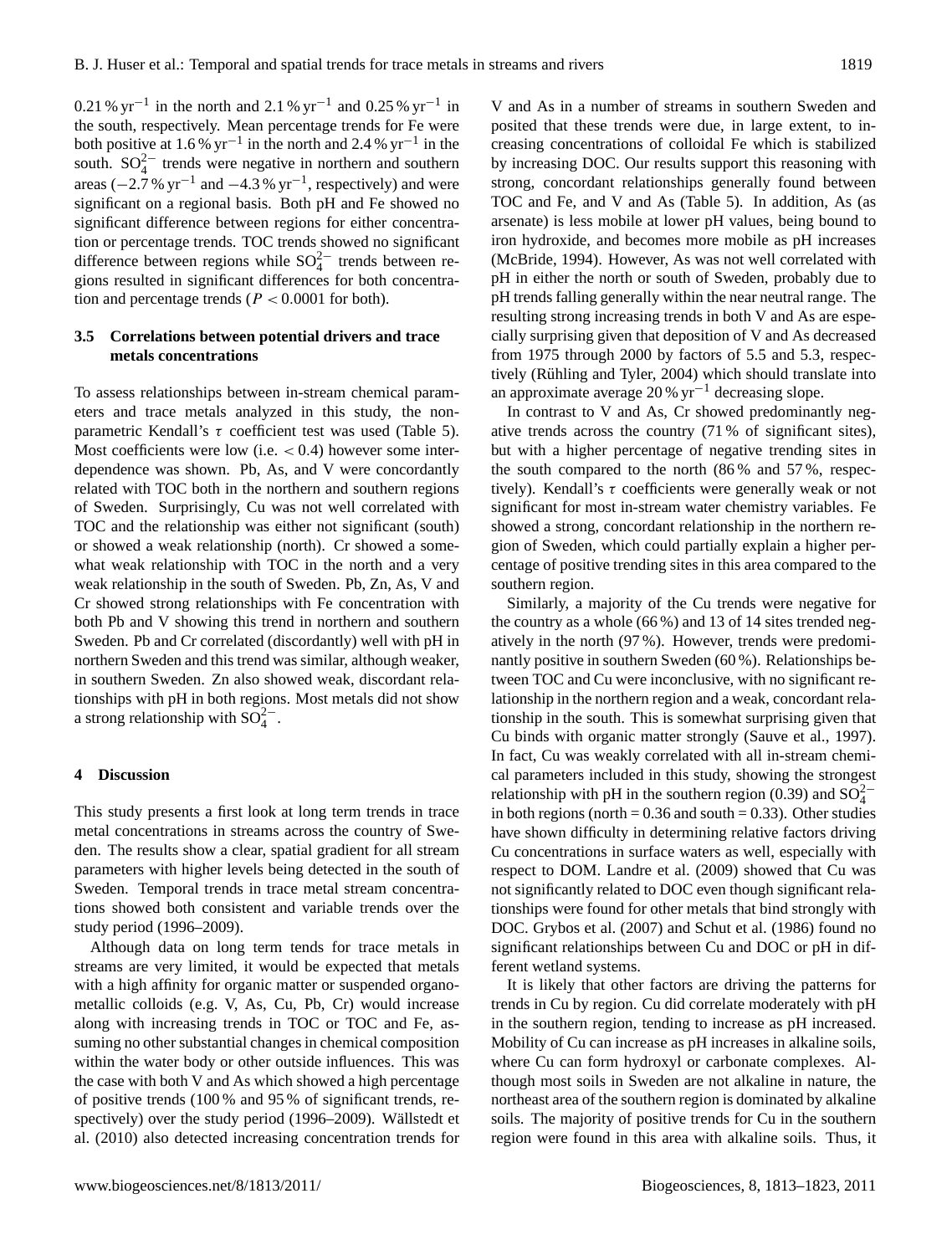| Metal | pH      |         | $SO_4^{2-}$ |         | <b>TOC</b> |       | Fe      |         |
|-------|---------|---------|-------------|---------|------------|-------|---------|---------|
|       | North   | South   | North       | South   | North      | South | North   | South   |
| As    | $-0.23$ | 0.33    | N.S.        | 0.24    | 0.52       | 0.42  | 0.61    | 0.24    |
| Co    | $-0.34$ | $-0.26$ | $-0.48$     | $-0.21$ | 0.56       | 0.26  | 0.75    | 0.39    |
| Cr    | $-0.43$ | $-0.12$ | $-0.14$     | N.S.    | 0.38       | 0.09  | 0.41    | 0.38    |
| Cu    | 0.13    | 0.39    | 0.36        | 0.33    | N.S.       | 0.15  | 0.06    | $-0.06$ |
| Ni    | $-0.12$ | 0.38    | 0.15        | 0.48    | 0.16       | N.S.  | $-0.06$ | N.S.    |
| Ph    | $-0.53$ | $-0.05$ | 0.12        | 0.13    | 0.57       | 0.53  | 0.56    | 0.65    |
| V     | $-0.17$ | 0.06    | N.S.        | 0.13    | 0.49       | 0.44  | 0.42    | 0.52    |
| Zn    | $-0.40$ | $-0.28$ | 0.16        | $-0.09$ | 0.21       | 0.31  | 0.11    | 0.41    |

**Table 5.** Kendall's τ coefficients for relationships between in-stream chemical parameters and trace metals, by region. Non-significant  $(p \le 0.001)$  relationships are denoted by N.S. and strong relationships (> 0.4) are bold.

appears that pH may drive increasing trends in this specific area of Sweden. However, it appears that other factors, outside those included in this study, influence most of the sites with significant trends.

Pb followed a similar pattern to Cu with mostly negative trends in the north (75 %) and nearly all positive trends in the south (93 %). This is in contrast to the depositional pattern of Pb, which declined by a factor of 11.3 between 1975 and 2000 (Rühling and Tyler, 2004). While Pb correlated well with TOC and Fe (Table 5) and has been shown by others to correlate well with colloidal Fe (Pokrovsky and Schott, 2002), Pb is also linked to urban land use (Fitzpatrick et al., 2007) and the southern region of Sweden contains most of the population centers. In addition, historical depositional patterns have been show to be as much as 8 times higher in the south compared to the north of Sweden (Rühling and Tyler, 1971). Thus, it seems likely that the difference in trends between regions may be partially explained by the difference in historical catchment deposition, storage and the related response time to changes in atmospheric deposition which have been shown for metals that bind strongly with organic matter (Tipping et al., 2010).

Other metals, such as Ni and Zn, do not bind as strongly to solid surfaces in soils and could be expected to have a faster transit time from watershed soils to rivers (Tipping et al., 2010), provided deposition is the main source. Thus, these metals may respond more directly with depositional patterns, especially if the sites were generally undisturbed by point sources or changes in land use. Both Zn and Ni showed predominantly decreasing trends overall (67 % and 71 %, respectively). Neither metal showed much in the way of correlation with in-stream chemical parameters except for  $SO_4^{2-}$  (Ni) and Fe (Zn), both in southern Sweden. Changes in concentration are likely driven by other factors (e.g. deposition, watershed characteristics, and (or) land use) rather than changes in TOC or other general in-stream chemical parameters included in this study.

Co showed few, but overall positive trends in Sweden. Kendall's  $\tau$  correlation analysis showed only weak effects on Co concentrations by in-stream parameters in southern Sweden but in the northern region,  $SO_4^{2-}$  and TOC showed fairly strong correlations (Kendall's  $\tau = -0.48$  and 0.56, respectively) while Fe showed a very strong correlation  $(0.75)$ . Co has been shown to be linked to Fe-oxyhydroxides (Grybos et al., 2007), especially in wetland systems undergoing redox reactions. The few sites showing positive trends in this study are near wetlands that could be changing over time (e.g. increased degradation of OM resulting in lower redox conditions) due to climate or other changes affecting the area. However, there are not enough data to confirm this.

The results for the trace metals presented herein, at least in part, contradict strong, negative depositional patterns. The most recent study of metal deposition trends over Sweden showed that all 60 elements studied had decreased from 1975 to  $2000$  (Rühling and Tyler,  $2004$ ), including the eight trace metals analyzed in this study. Although the time period for our study ranges from 1996 through 2009, the results from the deposition study show clear, statistically significantly declining trends for the metals included in our study, ranging from a factor of 1.7 (Cu) to 11.3 (Pb) between 1975 and 2000. Stores of trace metals in watershed soils can be significant and are likely higher in the southern region of Sweden due to local activity and long range transport and deposition (Rühling and Tyler, 1971). As others have shown, catchment soils can accumulate trace metals such as Pb (Lindberg and Turner, 1988), and may respond on the time scale of decades, or even centuries, to changes in deposition (Lawlor and Tipping, 2003). Transit times for different metals will vary based on their affinity for watershed soils (Tipping et al., 2010). Thus, metals with lower affinity for soil particles and/or organic matter (e.g. Ni and Zn) may respond more quickly to changes in depositional patterns compared to those metals with higher affinity for NOM or organo-metallic colloids (e.g. V, As, Pb, Cu, and Cr).

Of the available long term studies of metal concentrations in rivers, decreasing trends are generally seen for some of the trace metals included in this study. Cu, Ni, Pb, and Zn steadily increased in four rivers in the Netherlands during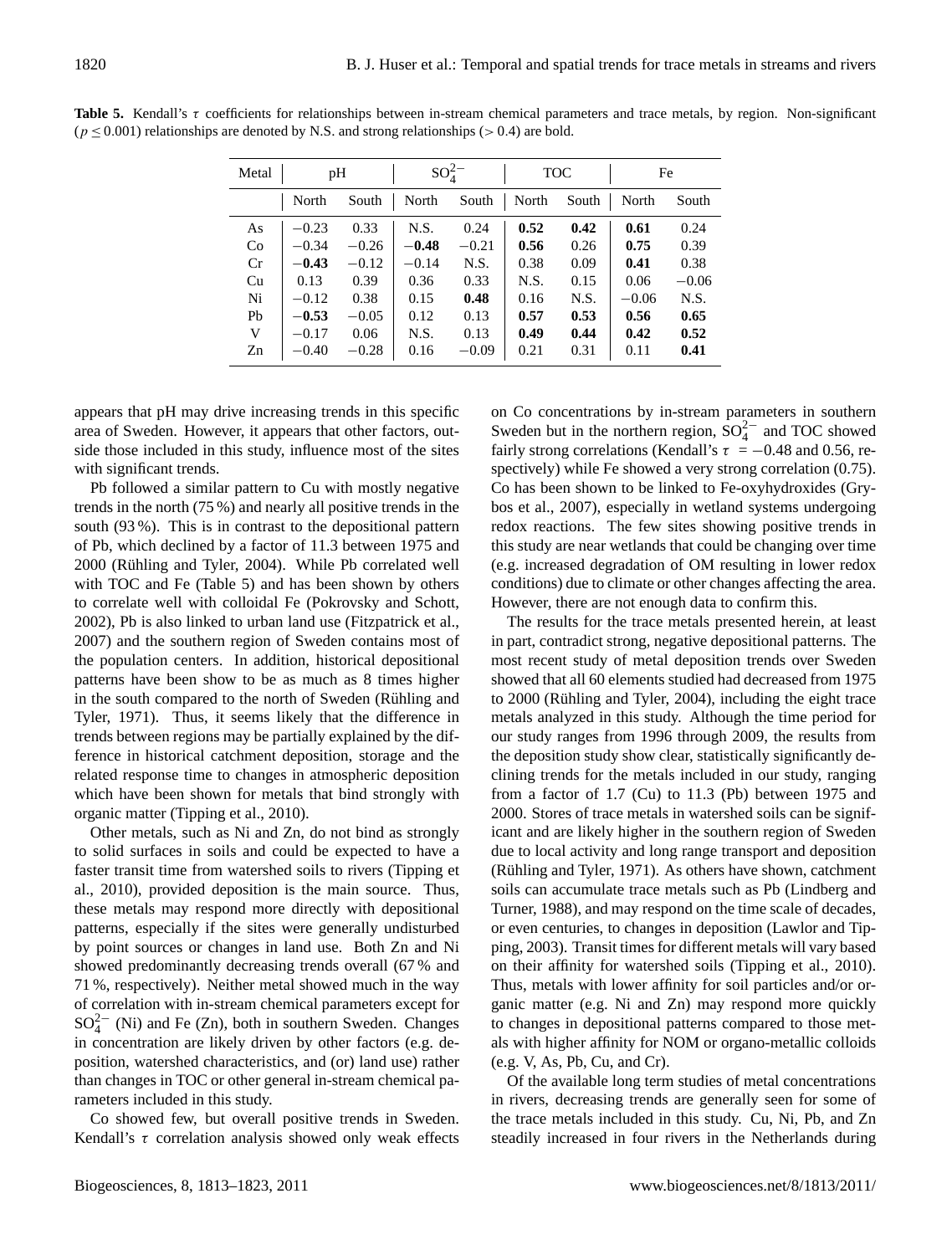the 20th century until the latter half of the 1970s when the trends started to reverse (Salomons and Eysink, 1979; Salomons and Forstner, 1984). Foster and Charlesworth (1996) showed declining concentrations between 1974 and 1993 for Cu, Ni, Pb, and Zn for two rivers in the United Kingdom. However, these studies included sites heavily affected by point sources including direct inflows of metals, mainly from wastewater treatment facilities. Given the implementation of point source reduction practices across the industrialized world in the mid to late 1970s, it is not surprising there would be declines in the concentration of most trace metals in such streams.

Lettenmaier et al. (1991) analyzed times series data (1978 to 1987) in rivers in the US for a suite of traces metals finding significant trends ranging from 1 % (Ag) to 25 % (As) of the study sites ( $N = 312$  to 383), most of which trended negatively (including Cu, Ni, Zn, As, Cr, Fe and Pb). Lettenmaier et al. (1991) also tested for association between trace metals and varying land use factors and flow, however, the results were largely inconclusive. Although some of the results from the US study tend to agree with this study with mutual declines (Cu, Ni, Zn, and Cr), some differed with overall increases found in this study (As, Fe, and Pb). This is not unexpected however, given the different time frame, geographical location, climate and land use patterns, and the fact that some of the streams in the Lettenmaier et al. (1991) study were likely affected by changes in point source inputs.

Although strong correlations were found between some trace metals and TOC and Fe, we can not ignore the likelihood that other factors not analyzed in this study may contribute to the trends detected in this analysis. Climatic changes (including effects on ground water and soil temperature) may affect both the mobility and transport of metals. Higher temperatures can lead to elevated degradation rates of OM, potentially leading to increases in DOC and trace metals in soil pool water (Dalva and Moore, 1991). An increase in extreme precipitation events can also affect transport. Droughts allow for increased oxidation of NOM and formation of DOC (Worrall and Burt, 2004) while extreme precipitation events alter hydrologic pathways from watersheds to streams (Hongve et al., 2004), potentially increasing the leaching of organic compounds from surficial soils. Decreased ionic strength, due mainly to decreased loading of  $SO_4^{2-}$  over Sweden, is also likely to play a role in changing DOC and associated trace metal concentrations in streams and rivers, by controlling the precipitation and disassociation of organic acids (Thurman, 1985).

Changes in climate have occurred over the study period in Sweden, both across the country and by region. The UN Intergovernmental Panel on Climate Change (IPCC), summarized in a Swedish governmental report 2007:60 (SOU, 2007), shows that temperatures have been increasing in recent years across Sweden. Precipitation has also been increasing in all seasons except autumn. The report predicts that Sweden, as a whole, will become warmer and wetter due to the effects of climate change. Thus, changes in climate can, and will continue to exert influence on trace metal mobility and transport, both directly and indirectly.

Some care should be taken when interpreting long term trends for heavy metals in surface waters. Trends for trace metals determined in this study are highly dependent on the time frame used and the results should be used with caution when attempting to infer trends during other periods. This study also reveals that caution must be taken when analyzing long term trends with large data sets. Single sites may have an unusually large effect on regional trend analyses for trace metals (as well as other parameters). Although cumbersome, site by site inspection of data series (completed in this study) should be conducted to determine if one, or a few sites may skew the overall trend of a region or that other outside factors, such as a change in analytical method, change in monitoring frequency, or even a change in sampling technique or personnel do not introduce factors that may artificially alter the true nature of local or regional trends.

Future work will be conducted with this data set including analysis of the effect of additional variables (e.g. climate and deposition, land use, lake area, catchment size, runoff and flow, etc.) which may reveal a more complete picture of the factors driving trends, including diverging and unexpected trends, over time. These additional factors can affect in-stream processes and metal dynamics on both local and broader scales, and likely form a complex group of interacting variables that can drive changes in in-stream chemistry and metal concentrations over short and longer time periods across Sweden.

#### **5 Summary**

The focus of this study was to determine if trends exist for trace metal concentrations in Swedish streams and rivers and how these trends vary spatially across the country. While some trace metals showed generally consistent relationships across northern and southern regions (As, V, Cr), other metals varied between regions (Cu and Pb), within regions (Ni and Zn) or showed few trends in either region (Co). The behavior of trace metals can be highly complex due to the variety of biotic and abiotic processes in riverine systems and their respective watersheds. In addition, depositional patterns and climate variability will also exert effects on metals entering and moving within streams and rivers, both directly and indirectly. Although we show some potential in-stream chemistry drivers correlate with trends for some metals, especially TOC and Fe, further exploration and analysis are needed to adequately define the processes that drive changes in metal concentrations in streams across Sweden. Nonetheless, this study shows that concentrations of trace metals in Swedish streams vary temporally and in some cases, spatially. These trends are likely affected by not only general in-stream chemistry, but other, larger scale drivers which are likely to include hydrology, climate variability, and changes in land use.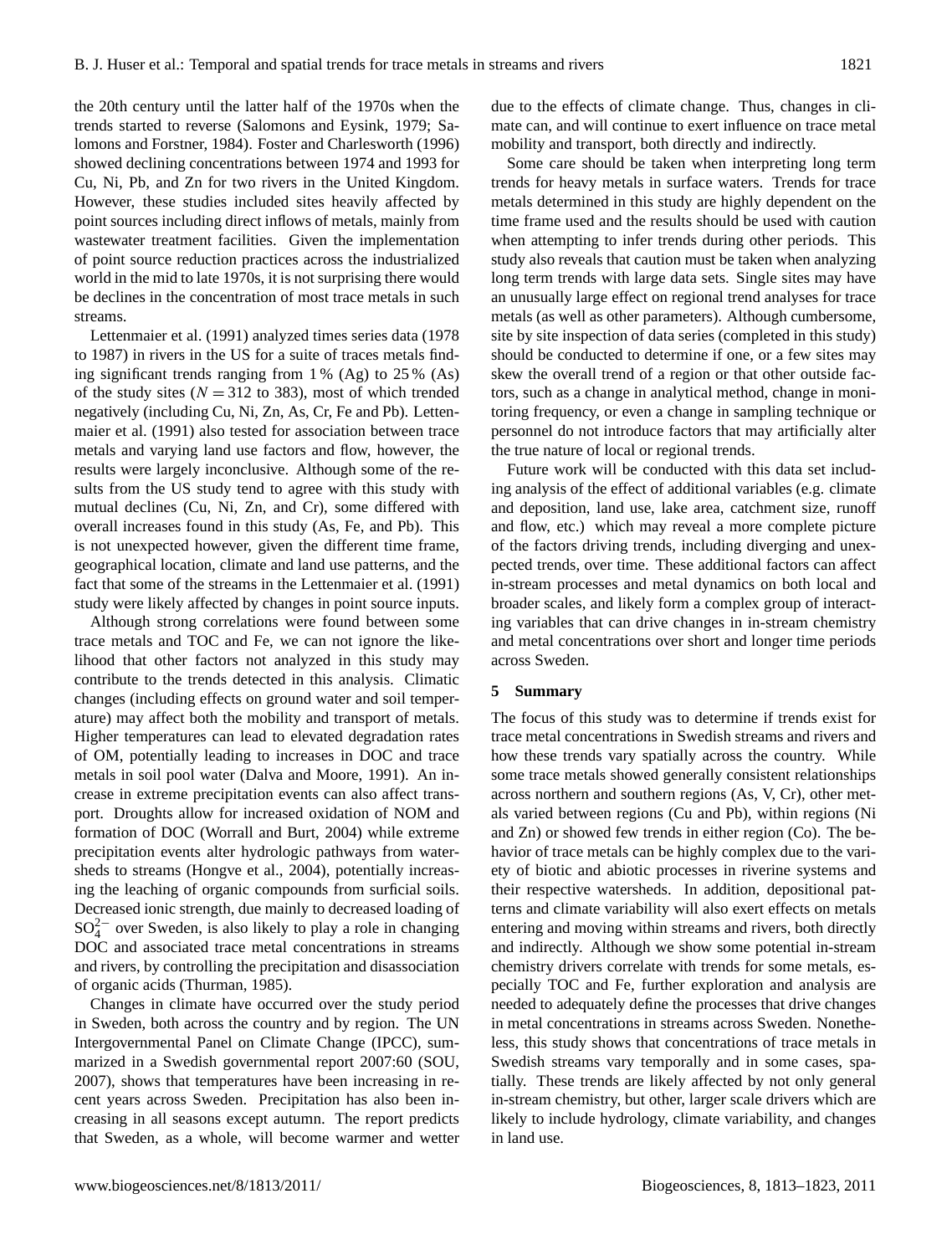*Acknowledgements.* The authors thank the many people at the laboratory for the Department for Aquatic Sciences and Assessment, SLU who collected and analyzed the substantial amount of samples in this study. Roger Herbert, Louise Björkvald, and Teresia Wällstedt were instrumental in developing a large portion of the database that was used as part of this study. We also thank the Swedish Environmental Protection Agency for funding much of the collection and analysis of the samples and data.

Edited by: T. J. Battin

## **References**

- Adkinson, A., Watmough, S. A., and Dillon, P. J.: Drought-induced metal release from a wetland at Plastic Lake, central Ontario, Can. J. Fish. Aquat. Sci., 65, 834–845, [doi:10.1139/F07-195,](http://dx.doi.org/10.1139/F07-195) 2008.
- Azimi, S., Rocher, V., Garnaud, S., Varrault, G., and Thevenot, D. R.: Decrease of atmospheric deposition of heavy metals in an urban area from 1994 to 2002 (Paris, France), Chemosphere, 61, 645–651, [doi:10.1016/j.chemosphere.2005.03.022,](http://dx.doi.org/10.1016/j.chemosphere.2005.03.022) 2005.
- Burns, D. A., McHale, M. R., Driscoll, C. T., and Roy, K. M.: Response of surface water chemistry to reduced levels of acid precipitation: comparison of trends in two regions of New York, USA, Hydrol. Process, 20, 1611–1627, [doi:10.1002/Hyp.5961,](http://dx.doi.org/10.1002/Hyp.5961) 2006.
- Dalva, M. and Moore, T. R.: Sources and sinks of dissolved organiccarbon in a forested swamp catchment, Biogeochemistry, 15, 1– 19, 1991.
- Elderfield, H., Upstillgoddard, R., and Sholkovitz, E. R.: The rareearth elements in rivers, estuaries, and coastal seas and their significance to the composition of ocean waters, Geochim. Cosmochim. Ac., 54, 971–991, 1990.
- Erlandsson, M., Buffam, I., Folster, J., Laudon, H., Temnerud, J., Weyhenmeyer, G. A., and Bishop, K.: Thirty-five years of synchrony in the organic matter concentrations of Swedish rivers explained by variation in flow and sulphate, Global Change Biol., 14, 1191–1198, [doi:10.1111/j.1365-2486.2008.01551.x,](http://dx.doi.org/10.1111/j.1365-2486.2008.01551.x) 2008.
- EUWFD: Directive 2000/60/EC of the European Parliament and of the Council of 23 October 2000 establishing a framework for Community action in the field of water policy, European Parliament, L372, 72, 2000.
- Evans, C. D., Monteith, D. T., and Cooper, D. M.: Long-term increases in surface water dissolved organic carbon: observations, possible causes and environmental impacts, Environ. Pollut., 137, 55–71, [doi:10.1016/j.envpol.2004.12.031,](http://dx.doi.org/10.1016/j.envpol.2004.12.031) 2005.
- Fitzpatrick, M. L., Long, D. T., and Pijanowski, B. C.: Exploring the effects of urban and agricultural land use on surface water chemistry, across a regional watershed, using multivariate statistics, Appl. Geochem., 22, 1825–1840, [doi:10.1016/j.apgeochem.2007.03.047,](http://dx.doi.org/10.1016/j.apgeochem.2007.03.047) 2007.
- Foster, I. D. L. and Charlesworth, S. M.: Heavy metals in the hydrological cycle: Trends and explanation, Hydrol. Process., 10, 227–261, 1996.
- Freeman, C., Evans, C. D., Monteith, D. T., Reynolds, B., and Fenner, N.: Export of organic carbon from peat soils, Nature, 412, 785–785, 2001.
- Grybos, M., Davranche, M., Gruau, G., and Petitjean, P.: Is trace metal release in wetland soils controlled by organic matter mobility or Fe-oxyhydroxides reduction?, J. Colloid. Interf. Sci., 314, 490–501, [doi:10.1016/j.jcis.2007.04.062,](http://dx.doi.org/10.1016/j.jcis.2007.04.062) 2007.
- Harmens, H., Norris, D. A., Koerber, G. R., Buse, A., Steinnes, E., and Rühling, A.: Temporal trends (1990–2000) in the concentration of cadmium, lead and mercury in mosses across Europe, Environ. Pollut., 151, 368–376, [doi:10.1016/j.envpol.2007.06.043,](http://dx.doi.org/10.1016/j.envpol.2007.06.043) 2008.
- Helsel, D. R. and Hirsch, R. M.: Statistical measures in water research, Elsevier Science, Amsterdam, 1992.
- Herbert, R.: Background levels of metals in Swedish inland and coastal waters, Report 2009:12, Department of Aquatic Sciences and Assessment, Swedish University of Agricultural Sciences, Uppsala, Sweden, 2009.
- Hongve, D., Riise, G., and Kristiansen, J. F.: Increased colour and organic acid concentrations in Norwegian forest lakes and drinking water – a result of increased precipitation?, Aquat. Sci., 66, 231–238, [doi:10.1007/s00027-004-0708-7,](http://dx.doi.org/10.1007/s00027-004-0708-7) 2004.
- Köhler, S.: Comparing filtered and unfiltered metal concentrations in some swedish surface waters. Report 2010:04, Department of Aquatic Sciences and Assessment, Swedish University of Agricultural Sciences, Uppsala, Sweden, 2010.
- Landre, A. L., Watmough, S. A., and Dillon, P. J.: The effects of dissolved organic carbon, acidity and seasonality on metal geochemistry within a forested catchment on the Precambrian Shield, Ontario, Canada, Biogeochemistry, 93, 271–289, 2009.
- Lawlor, A. J. and Tipping, E.: Metals in bulk deposition and surface waters at two upland locations in northern England, Environ. Pollut., 121, 153–167, [doi:10.1016/s0269-7491\(02\)00228-2,](http://dx.doi.org/10.1016/s0269-7491(02)00228-2) 2003.
- Leenheer, J. A., Brown, G. K., MacCarthy, P., and Cabaniss, S. E.: Models of metal binding structures in fulvic acid from the Suwannee River, Georgia, Environ. Sci. Technol., 32, 2410– 2416, 1998.
- Lettenmaier, D. P., Hooper, E. R., Wagoner, C., and Faris, K. B.: Trends in stream quality in the continental United-States, 1978- 1987, Water Resour. Res., 27, 327–339, 1991.
- Lindberg, S. E. and Turner, R. R.: Factors influencing atmospheric deposition, stream export, and landscape accumulation of tracemetals in forested watersheds, Water Air Soil Poll., 39, 123–156, 1988.
- Loftis, J. C., Taylor, C. H., Newell, A. D., and Chapman, P. L.: Multivariate trend testing of lake water-quality, Water Resour. Bull., 27, 461–473, 1991.
- Lofts, S. and Tipping, E.: Solid-solution metal partitioning in the Humber rivers: application of WHAM and SCAMP, Sci. Total Environ., 251, 381–399, 2000.
- Martin, J. M., Dai, M. H., and Cauwet, G.: Significance of colloids in the biogeochemical cycling of organic-carbon and tracemetals in the Venice Lagoon (Italy), Limnol. Oceanogr., 40, 119– 131, 1995.
- McBride, M. B.: Environmental chemistry of soils, Oxford University Press, New York, 1994.
- McKnight, D. M. and Aitken, G. R.: Sources and age of aquatic humus, Aquatic Humic Substances: Ecology and Biogeochemistry, edited by: Hessen, D. O. and Tranvik, L. J., Springer-Verlag, New York, 1998.
- Monteith, D. T., Stoddard, J. L., Evans, C. D., de Wit, H. A., Forsius, M., Hogasen, T., Wilander, A., Skjelkvale, B. L., Jef-